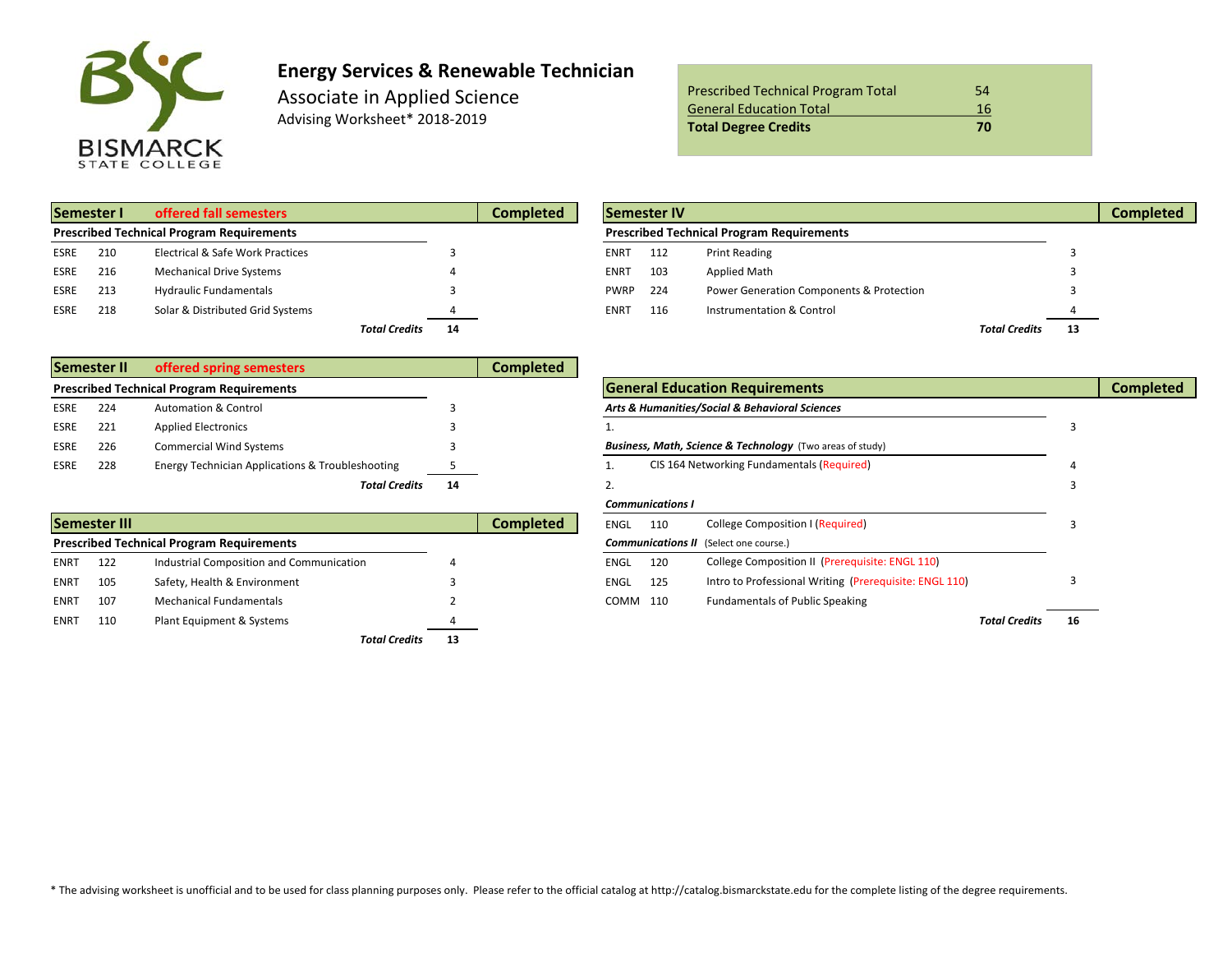# **2018-2019 Catalog Associate in Applied Science (AAS)**

| Office: | <u> 1980 - Jan Amerikaans III (m. 1980)</u>         |  |  |  |
|---------|-----------------------------------------------------|--|--|--|
| Phone:  | <u> 1980 - Andrea Andrews, amerikansk politik (</u> |  |  |  |
| Fmail:  |                                                     |  |  |  |

## Degree Checklist

Credits

- 
- Earned a minimum of 3 credits in ENGL 110 Earned at least 15 semester hours of institutional credit from BSC<br>Earned a minimum of 3 credits in ENGL 120, ENGL 125 or COMM 110<sup>1</sup> Minimum of 2.00 institutional GPA (BSC only) Earned a minimum of 3 credits in ENGL 120, ENGL 125 or COMM 110 $^1$
- Earned a minimum of 3 credits in Arts & Humanities/Social & Behavioral Sciences Minimum of 2.00 cumulative GPA (BSC + Transfer) Earned a minimum of 6 credits in Business, Math, Science & Technology <sup>2</sup> Minimum of 2.00 GPA in a prescribed technical program
- Completed prescribed technical program requirements Cleared all college obligations

■<br>| Earned a minimum of 60 credits Filed an Application for Degree in the Academic Records Office

*-Academic Skills Courses (ASC) do not count toward graduation Specific programs may require additional degree/program requirements; refer to your program.* 

 $1$  Programs may have a specific Communications II requirement; refer to your program degree plan.  $2$  Must be from any two areas of study. For example, a Biology course and a Math course, but not two Biology courses or two Math courses.

<u>Legend</u><br>(\*) Course not approved as GERTA

Declared program of study is degree seeking

#### **Category I: COMMUNICATIONS Completed\_\_\_\_\_\_\_\_\_\_ Needed\_\_\_\_\_\_\_\_\_\_** General Education Requirements

Communications I  *(3 Credits) - ENGL 110*  Gr. Cr. ENGL 110 College Composition I Transfer Course

#### Communications II

*(3 Credits) -ENGL 120, 125, COMM 110 (Select one)*  Gr.  $Cr.$ ENGL 120 College Composition II<br>ENGL 125 Introduction to Profess 3 ENGL 125 Introduction to Professional Writing<br>3 COMM 110 Fundamentals of Public Speaking COMM 110 Fundamentals of Public Speaking Transfer Course

#### General Education Requirements Continued

|                                           |                 | Category II: ARTS & HUMANITES/SOCIAL & BEHAVIORAL SCIENCES |                          |         |                 |                                    | Completed            | <b>Needed</b>                         |
|-------------------------------------------|-----------------|------------------------------------------------------------|--------------------------|---------|-----------------|------------------------------------|----------------------|---------------------------------------|
| (3 Credits)                               |                 |                                                            |                          |         |                 |                                    |                      |                                       |
| Gr. Cr.                                   |                 |                                                            |                          | Gr. Cr. |                 |                                    | Gr. Cr.              |                                       |
|                                           | <b>ANTH 170</b> | Physical Anthropology and Archeology                       |                          |         | <b>HIST 101</b> | Western Civilization I             | <b>POLS 115</b>      | American Government                   |
|                                           | ART 110         | Introduction to the Visual Arts                            |                          |         | <b>HIST 102</b> | <b>Western Civilization II</b>     | <b>POLS 116</b>      | State and Local Government            |
| $\overline{\phantom{0}}$                  | ART 122         | Two-Dimensional Design                                     |                          |         | <b>HIST 103</b> | United States to 1877              | <b>POLS 220</b>      | <b>International Politics</b>         |
|                                           | ART 124         | Three-Dimensional Design                                   | $\sim$                   |         | <b>HIST 104</b> | United States Since 1877           | <b>PSYC 111</b>      | Introduction to Psychology            |
|                                           | ART 130         | Drawing I                                                  | $\overline{\phantom{0}}$ |         | <b>HIST 211</b> | World Civilizations to 1500        | <b>PSYC 211</b><br>* | Introduction to Behavior Modification |
| $\overline{\phantom{a}}$                  | ART 210         | Art History I                                              |                          |         | <b>HIST 212</b> | World Civilizations since 1500     | <b>PSYC 250</b>      | Developmental Psychology              |
| $\equiv \frac{1}{3}$                      | ART 211         | Art History II                                             | $\equiv$                 |         | <b>HIST 220</b> | North Dakota History               | <b>PSYC 261</b>      | Psychology of Adjustment              |
|                                           | <b>ART 220</b>  | Painting I                                                 |                          |         | <b>HIST 222</b> | History of the Western Frontier    | <b>PSYC 270</b>      | Abnormal Psychology                   |
|                                           | <b>ART 221</b>  | Painting II                                                |                          |         | <b>HIST 224</b> | American Studies I                 | <b>RELS 120</b>      | Religion in America                   |
| $\sim$                                    | <b>ART 230</b>  | Drawing II                                                 |                          |         | <b>HIST 225</b> | American Studies II                | <b>RELS 201</b>      | Life and Letters of Paul              |
| $\qquad \qquad \overline{\qquad \qquad }$ | <b>ART 250</b>  | Ceramics I                                                 |                          | $1 - 3$ | <b>HIST 243</b> | <b>Historical Investigations</b>   | <b>RELS 203</b>      | <b>World Religions</b>                |
|                                           | ART 251         | Ceramics II                                                |                          |         | <b>HUMS 210</b> | <b>Integrated Cultural Studies</b> | <b>RELS 220</b>      | Old Testament                         |
|                                           | <b>ART 265</b>  | Sculpture I                                                |                          | $1 - 4$ | <b>HUMS 211</b> | Integrated Cultural Excursion      | <b>RELS 230</b>      | New Testament                         |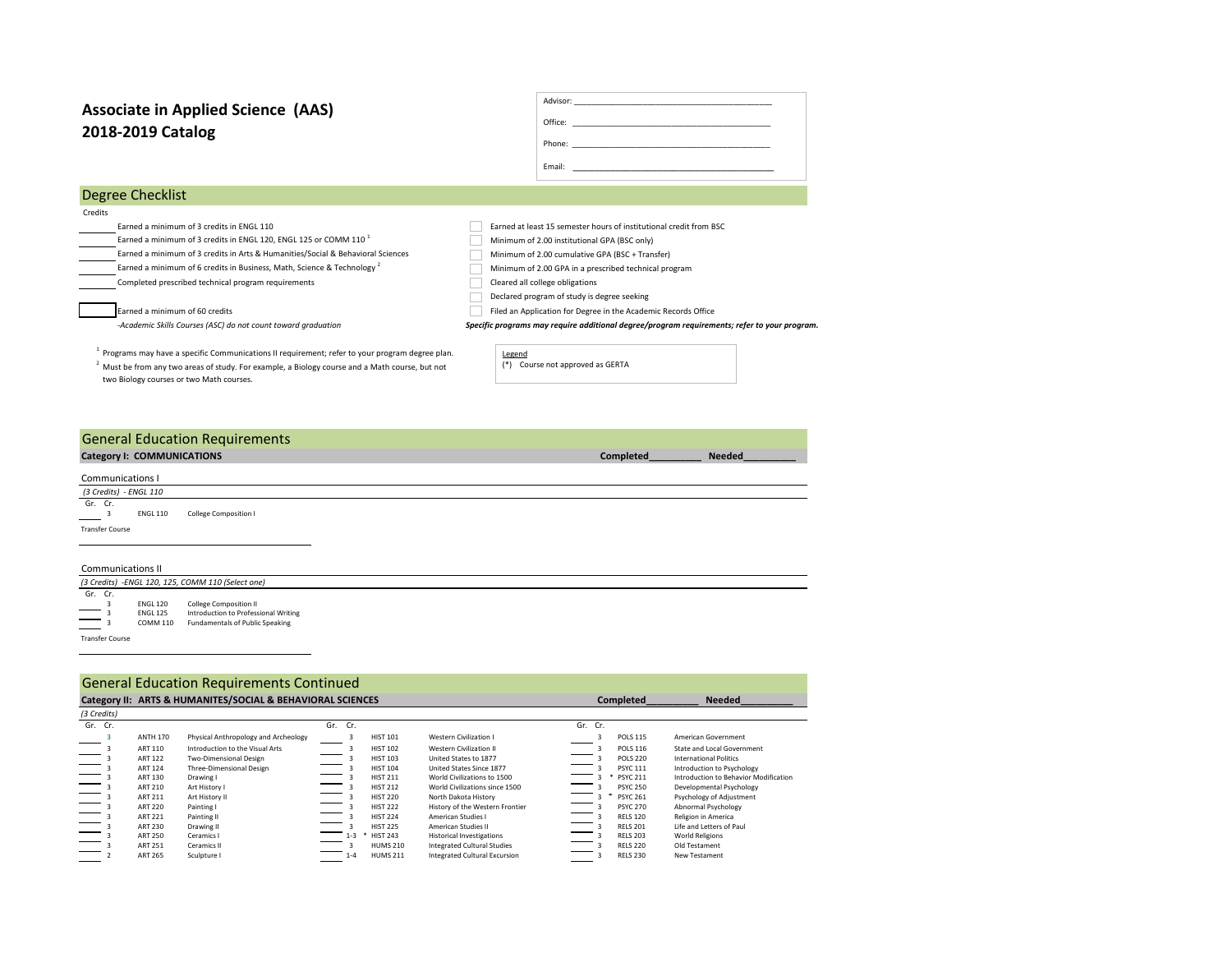|                         | ART 266<br><b>CIS 280</b><br>CJ 201<br><b>COMM 112</b><br><b>COMM 211</b><br><b>COMM 212</b><br><b>ECON 105</b><br><b>ECON 201</b><br><b>ECON 202</b><br><b>ENGL 211</b><br><b>ENGL 221</b><br><b>ENGL 222</b><br><b>ENGL 233</b><br><b>ENGL 236</b><br><b>ENGL 238</b> | Sculpture II<br><b>Cyber Ethics</b><br>Introduction to Criminal Justice<br>Understanding Media and Social Change<br>Oral Interpretation<br>Interpersonal Communications<br><b>Elements of Economics</b><br>Principles of Microeconomics<br>Principles of Macroeconomics<br>Introduction to Creative Writing<br>Introduction to Drama<br>Introduction to Poetry<br>Fantasy and Science Fiction<br>Women and Literature<br>Children's Literature |                         | <b>HUMS 212</b><br><b>MUSC 100</b><br><b>MUSC 117</b><br><b>MUSC 118</b><br><b>MUSC 121</b><br><b>MUSC 132</b><br><b>MUSC 133</b><br><b>MUSC 134</b><br><b>MUSC 135</b><br><b>MUSC 136</b><br><b>MUSC 137</b><br><b>MUSC 138</b><br><b>MUSC 145</b><br><b>MUSC 146</b><br><b>PHIL 101</b> | Integrated Cultural Enrichment<br><b>Music Appreciation</b><br>Concert Choir<br>Chamber Choir<br><b>String Ensemble</b><br>Wind Fnsemble<br>Woodwind Ensemble I<br>Woodwind Ensemble II<br>Brass Ensemble I<br>Brass Ensemble II<br>Jazz Ensemble<br><b>Percussion Ensemble</b><br><b>Applied Music</b><br>Applied Music - Major<br>Introduction to Philosophy | 3                       | SOC 110<br>SOC 115<br>SOC 220<br>SOC 221<br>SOC 235<br>SOC 251<br><b>SOC 252</b><br><b>SOC 275</b><br><b>SPAN 101</b><br><b>SPAN 102</b><br><b>SPAN 201</b><br><b>SPAN 202</b><br><b>SWK 256</b><br><b>THEA 110</b><br><b>THEA 161</b> | Introduction to Sociology<br>Social Problems<br>Family<br><b>Minority Relations</b><br><b>Cultural Diversity</b><br>Gerontology<br>Criminology<br>American Indian Studies<br>First Year Spanish I<br>First Year Spanish II<br>Second Year Spanish I<br>Second Year Spanish II<br>Development of Social Welfare<br>Introduction to Theatre Arts<br>Acting I |
|-------------------------|-------------------------------------------------------------------------------------------------------------------------------------------------------------------------------------------------------------------------------------------------------------------------|------------------------------------------------------------------------------------------------------------------------------------------------------------------------------------------------------------------------------------------------------------------------------------------------------------------------------------------------------------------------------------------------------------------------------------------------|-------------------------|-------------------------------------------------------------------------------------------------------------------------------------------------------------------------------------------------------------------------------------------------------------------------------------------|----------------------------------------------------------------------------------------------------------------------------------------------------------------------------------------------------------------------------------------------------------------------------------------------------------------------------------------------------------------|-------------------------|----------------------------------------------------------------------------------------------------------------------------------------------------------------------------------------------------------------------------------------|------------------------------------------------------------------------------------------------------------------------------------------------------------------------------------------------------------------------------------------------------------------------------------------------------------------------------------------------------------|
| <b>Transfer Courses</b> | <b>ENGL 251</b><br><b>ENGL 252</b><br><b>ENGL 261</b><br><b>ENGL 262</b><br><b>ENGL 278</b><br>GEOG 161                                                                                                                                                                 | British Literature I<br><b>British Literature II</b><br>American Literature I<br>American Literature II<br>Alternative Literature<br>World Regional Geography                                                                                                                                                                                                                                                                                  | <b>Transfer Courses</b> | <b>PHIL 210</b><br><b>PHIL 220</b><br><b>PHIL 250</b><br><b>PHIL 253</b>                                                                                                                                                                                                                  | Ethics<br>Introduction to Logic<br>Philosophy in Cinema<br><b>Environmental Ethics</b>                                                                                                                                                                                                                                                                         | <b>Transfer Courses</b> | <b>THEA 180</b><br><b>THEA 181</b><br><b>THEA 261</b>                                                                                                                                                                                  | Dramatic Literature and Style I<br>Dramatic Literature and Style II<br><b>Acting II</b>                                                                                                                                                                                                                                                                    |

#### General Education Requirements Continued

|                                                                                                                                 |                                                                                                                                                                                                                                                                                                                                                                                                                                                | ocherar Education negan ements continued<br>Category III: BUSINESS, MATH, SCIENCE & TECHNOLOGY                                                                                                                                                                                                                                                                                                                                                                                                                                                                                                                                                                                                       |                                                                                                                                                                                                                                                                                                                                                                                                                                                                                                                                                                                                               |                                                                                                                                                                                                                                                                                                                                                                                                                                                                                                                                                                          | Completed                                                                                                                                                                                                                                                                                                                                                                                                                                                                                                             | <b>Needed</b>                                                                                                                                                                                                                                                                                                                                                                                                                                                                                                                                                                                                      |
|---------------------------------------------------------------------------------------------------------------------------------|------------------------------------------------------------------------------------------------------------------------------------------------------------------------------------------------------------------------------------------------------------------------------------------------------------------------------------------------------------------------------------------------------------------------------------------------|------------------------------------------------------------------------------------------------------------------------------------------------------------------------------------------------------------------------------------------------------------------------------------------------------------------------------------------------------------------------------------------------------------------------------------------------------------------------------------------------------------------------------------------------------------------------------------------------------------------------------------------------------------------------------------------------------|---------------------------------------------------------------------------------------------------------------------------------------------------------------------------------------------------------------------------------------------------------------------------------------------------------------------------------------------------------------------------------------------------------------------------------------------------------------------------------------------------------------------------------------------------------------------------------------------------------------|--------------------------------------------------------------------------------------------------------------------------------------------------------------------------------------------------------------------------------------------------------------------------------------------------------------------------------------------------------------------------------------------------------------------------------------------------------------------------------------------------------------------------------------------------------------------------|-----------------------------------------------------------------------------------------------------------------------------------------------------------------------------------------------------------------------------------------------------------------------------------------------------------------------------------------------------------------------------------------------------------------------------------------------------------------------------------------------------------------------|--------------------------------------------------------------------------------------------------------------------------------------------------------------------------------------------------------------------------------------------------------------------------------------------------------------------------------------------------------------------------------------------------------------------------------------------------------------------------------------------------------------------------------------------------------------------------------------------------------------------|
| (6 Credits)                                                                                                                     |                                                                                                                                                                                                                                                                                                                                                                                                                                                | Must be satisfied with courses from two areas of study. Area of study is based on course prefix.                                                                                                                                                                                                                                                                                                                                                                                                                                                                                                                                                                                                     |                                                                                                                                                                                                                                                                                                                                                                                                                                                                                                                                                                                                               |                                                                                                                                                                                                                                                                                                                                                                                                                                                                                                                                                                          |                                                                                                                                                                                                                                                                                                                                                                                                                                                                                                                       |                                                                                                                                                                                                                                                                                                                                                                                                                                                                                                                                                                                                                    |
| Gr. Cr.<br>$\overline{\mathbf{z}}$<br>3/1<br>3/1<br>$\mathbf{3}$<br>3/1<br>3/1<br>3/1<br>3/1<br>3/1<br>3/1<br>3/1<br>3/1<br>3/1 | ACCT 200<br>ACCT 201<br><b>ASTR 150</b><br><b>BADM 202</b><br><b>BADM 210</b><br>BADM 240<br><b>BADM 281</b><br><b>BADM 282</b><br><b>BIOL 102</b><br><b>BIOL 109</b><br><b>BIOL 111</b><br><b>BIOL 115</b><br><b>BIOL 124</b><br><b>BIOL 125</b><br><b>BIOL 126</b><br><b>BIOL 150</b><br><b>BIOL 151</b><br><b>BIOL 220</b><br><b>BIOL 221</b><br><b>BIOL 250</b><br><b>BOT 170</b><br><b>BUSN 120</b><br><b>CHEM 110</b><br><b>CHEM 112</b> | <b>Elements of Accounting I</b><br>Elements of Accounting II<br>Meteorology/Lab<br>Principles of Management<br>Advertising I<br>Sales<br>Organizational Behavior<br>Human Resource Management<br>Introduction to Aquarium Keeping<br>The Living World<br>Concepts of Biology/Lab<br>Human Structure and Function/Lab<br><b>Environmental Science</b><br>Introduction to Ecology/Lab<br>Human Biology/Lab<br>General Biology I/Lab<br>General Biology II/Lab<br>Anatomy and Physiology I/Lab<br>Anatomy and Physiology II/Lab<br>Survey of Tropical Biology/Lab<br>Plant Form and Diversity/Lab<br><b>Fundamentals of Business</b><br>Survey of Chemistry/Lab<br>Introduction to Forensic Science/Lab | Gr. Cr.<br>3/1<br><b>CHEM 114</b><br><b>CHEM 115</b><br>4/1<br><b>CHEM 116</b><br>4/1<br><b>CHEM 121</b><br>4/1<br>4/1<br><b>CHEM 122</b><br>$\ast$<br><b>CIS 147</b><br>3<br>CIS 164<br>4<br>$\overline{\mathbf{3}}$<br><b>CSCI 101</b><br><b>CSCI 122</b><br>$\overline{\mathbf{3}}$<br><b>CSCI 160</b><br>4<br><b>CSCI 161</b><br>$\overline{4}$<br>GEOG 121<br>3/1<br>3/1<br><b>GEOL 102</b><br>3/1<br><b>GEOL 105</b><br>$\overline{\mathbf{3}}$<br>GIS 105<br>3<br>GIS 107<br><b>MATH 103</b><br>4<br><b>MATH 104</b><br>3<br><b>MATH 105</b><br><b>MATH 107</b><br>4<br>$\ast$<br><b>MATH 137</b><br>3 | Chemistry in Art/Lab<br>Introductory Chemistry/Lab<br>Intro to Organic and Biochemistry/Lab<br>General Chemistry I/Lab<br>General Chemistry II/Lab<br>Principles of Information Security<br>Networking Fundamentals I<br><b>Introduction to Computers</b><br><b>Beginning Visual Basic</b><br>Computer Science I<br>Computer Science II<br>Physical Geography/Lab<br>Historical Geology/Lab<br>Physical Geology/Lab<br>Fundamentals of GIS<br><b>GIS Applications</b><br>College Algebra<br><b>Finite Mathematics</b><br>Trigonometry<br>Pre-Calculus<br>Applied Algebra | Gr. Cr.<br>$\overline{\mathbf{z}}$<br><b>MATH 146</b><br><b>MATH 165</b><br><b>MATH 166</b><br><b>MATH 208</b><br><b>MATH 210</b><br>$\ast$<br><b>MATH 277</b><br><b>MICR 202</b><br>3/1<br><b>NUTR 240</b><br>$\ast$<br>3<br><b>PHYS 100</b><br>3/1<br><b>PHYS 110</b><br>3/1<br><b>PHYS 211</b><br>4/1<br><b>PHYS 212</b><br>4/1<br><b>PHYS 251</b><br>4/1<br><b>PHYS 252</b><br>4/1<br><b>PLSC 110</b><br>2/1<br><b>SCNC 101</b><br>3/1<br>3/1<br><b>SCNC 102</b><br>3/1<br><b>SCNC 103</b><br>$2/1$ *<br>SOIL 210 | Applied Calculus I<br>Calculus I<br>Calculus II<br><b>Discrete Mathematics</b><br><b>Elementary Statistics</b><br>Mathematics for Elementary Teachers I<br>Introductory Microbiology/Lab<br>Principles of Nutrition<br>Concepts of Physics/Lab<br>Introductory Astronomy/Lab<br>College Physics I/Lab<br>College Physics II/Lab<br>University Physics I/Lab<br>University Physics II/Lab<br>World Food Crops/Lab<br>Physical Science I/Lab<br>(Biology & Chemistry)<br>Physical Science II/Lab<br>(Physics & Geology)<br>Physical Science III/Lab<br>(Astronomy & Meteorology)<br>Introduction to Soil Science/Lab |
| <b>Transfer Courses</b>                                                                                                         |                                                                                                                                                                                                                                                                                                                                                                                                                                                |                                                                                                                                                                                                                                                                                                                                                                                                                                                                                                                                                                                                                                                                                                      | <b>Transfer Courses</b>                                                                                                                                                                                                                                                                                                                                                                                                                                                                                                                                                                                       |                                                                                                                                                                                                                                                                                                                                                                                                                                                                                                                                                                          | <b>Transfer Courses</b>                                                                                                                                                                                                                                                                                                                                                                                                                                                                                               |                                                                                                                                                                                                                                                                                                                                                                                                                                                                                                                                                                                                                    |
|                                                                                                                                 |                                                                                                                                                                                                                                                                                                                                                                                                                                                |                                                                                                                                                                                                                                                                                                                                                                                                                                                                                                                                                                                                                                                                                                      |                                                                                                                                                                                                                                                                                                                                                                                                                                                                                                                                                                                                               |                                                                                                                                                                                                                                                                                                                                                                                                                                                                                                                                                                          |                                                                                                                                                                                                                                                                                                                                                                                                                                                                                                                       |                                                                                                                                                                                                                                                                                                                                                                                                                                                                                                                                                                                                                    |
|                                                                                                                                 |                                                                                                                                                                                                                                                                                                                                                                                                                                                |                                                                                                                                                                                                                                                                                                                                                                                                                                                                                                                                                                                                                                                                                                      |                                                                                                                                                                                                                                                                                                                                                                                                                                                                                                                                                                                                               |                                                                                                                                                                                                                                                                                                                                                                                                                                                                                                                                                                          |                                                                                                                                                                                                                                                                                                                                                                                                                                                                                                                       |                                                                                                                                                                                                                                                                                                                                                                                                                                                                                                                                                                                                                    |